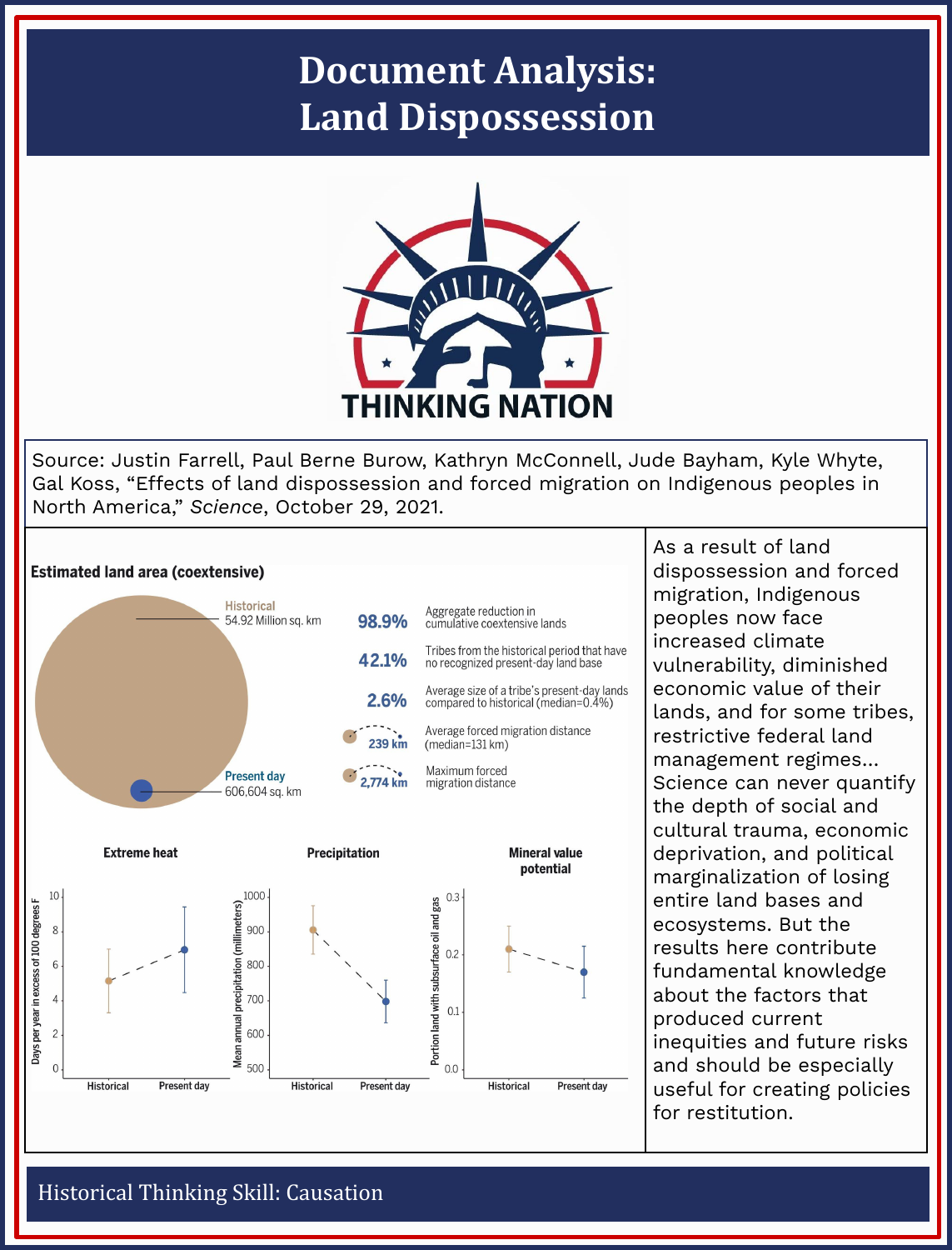| <b>THINKS Document Analysis</b>                                                                                                                                                                                                                                                                                           |                                                                          |                                                                  |
|---------------------------------------------------------------------------------------------------------------------------------------------------------------------------------------------------------------------------------------------------------------------------------------------------------------------------|--------------------------------------------------------------------------|------------------------------------------------------------------|
| T (Topic)                                                                                                                                                                                                                                                                                                                 | <b>H</b> (Historical Context)                                            | I (Intended Audience)                                            |
| Political                                                                                                                                                                                                                                                                                                                 | 1. When was this document<br>created and/or circulated? Who<br>wrote it? | 1. Who was the intended audience<br>of this document?            |
| Economic                                                                                                                                                                                                                                                                                                                  |                                                                          |                                                                  |
| Social                                                                                                                                                                                                                                                                                                                    | 2. What events is it describing<br>and analyzing?                        | 2. Whose voice or perspective is<br>not shared in this document? |
| Religious                                                                                                                                                                                                                                                                                                                 |                                                                          |                                                                  |
| Other                                                                                                                                                                                                                                                                                                                     |                                                                          |                                                                  |
| K (Key Purpose)<br><b>N</b> (New Vocabulary)<br>1. What words are new to you or<br>1. How would you describe the creator's perspective, or point of view?<br>need to be defined?<br>2. Taking into account the creator's perspective, why do you think this<br>document was created? In other words, what is its purpose? |                                                                          |                                                                  |
| <b>S</b> (Significance)                                                                                                                                                                                                                                                                                                   |                                                                          |                                                                  |
| 1. List two things or ideas that make this document historically significant.<br>2. Pick one detail from the pictures that demonstrates their historical significance. Explain your reasoning.                                                                                                                            |                                                                          |                                                                  |
| © 2022 Thinking Nation                                                                                                                                                                                                                                                                                                    |                                                                          |                                                                  |